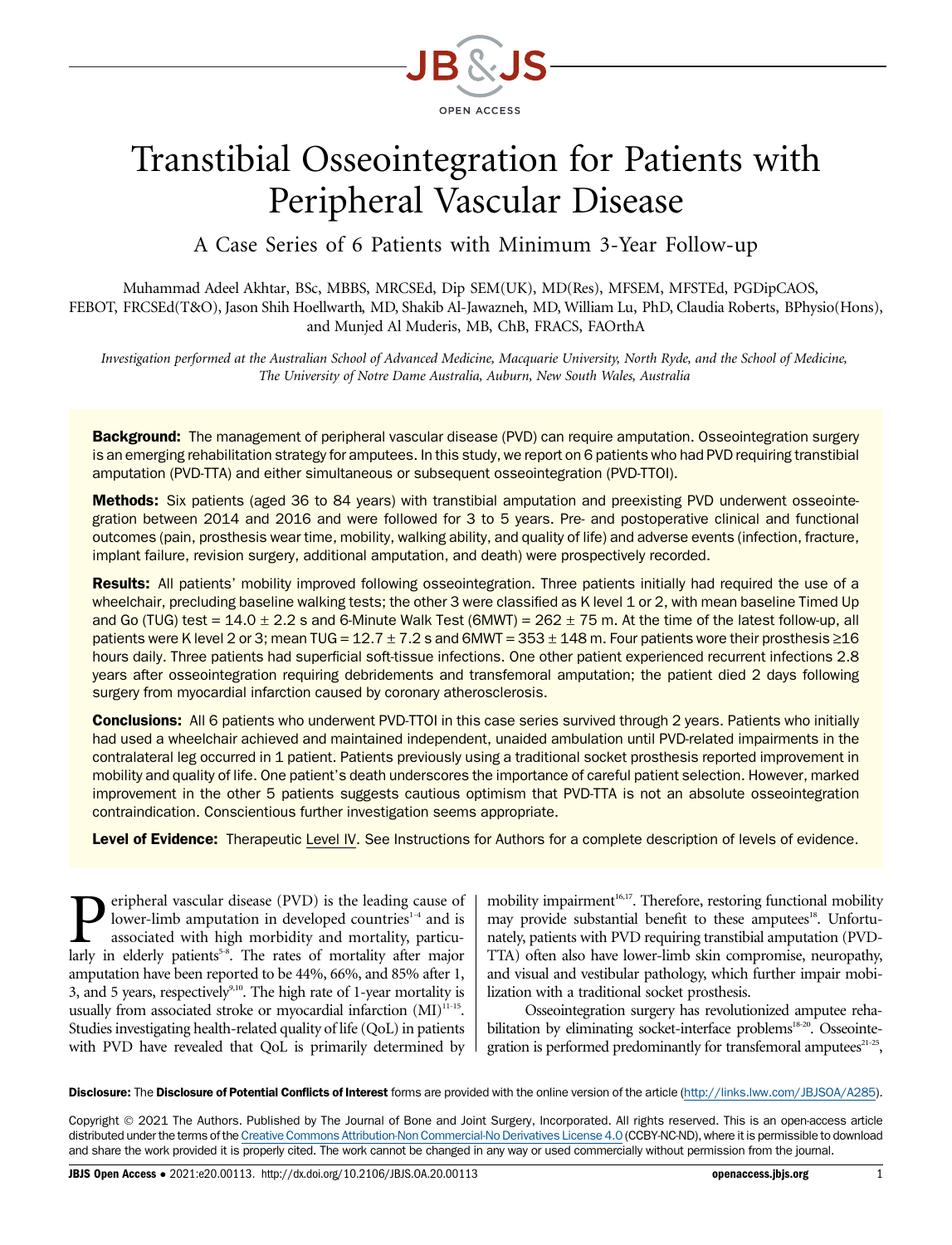JBJS Open Access • 2021:e20.00113. 2



#### Fig. 1

Radiograph representative of the press-fit osseointegration implant in the tibial residuum of a patient who became a transtibial amputee due to vascular disease complications.

consistently improving prosthetic use, proximal joint range of motion, mobility level, walking ability, and QoL, and reducing energy consumption<sup>26-29</sup> compared with traditional socket prosthesis. Traditionally, PVD-TTA contraindicates osseointegration<sup>26,27,30</sup>. To investigate this reservation, a previously published pilot study reported the 1-year outcomes of 4 patients with PVD-TTA managed with osseointegration  $(PVD-TTOI)^{31}$ . In this study, we further evaluated the experience of those 4 patients and 2 additional patients (6 patients total), who were followed for 3 to 5 years.

#### Materials and Methods

## Study Design

This was a consecutive case series of 6 patients prospectively followed for 3 to 5 years. Clinical outcomes, functional outcomes, and adverse events were monitored and evaluated. The general study design was recently published<sup>32</sup>. The senior author performed all surgical procedures and followed all patients in entirety.

#### Participants

All patients had PVD-TTOI between September 2014 and June 2016, in Sydney, New South Wales, Australia. Inclusion criteria were an age of  $\geq$ 18 years and unilateral transtibial amputation due to PVD complications. Exclusion criteria included psychological instability, limb irradiation, and ongoing chemotherapy. Human research ethics committee approval was received, and all participants provided informed consent.

#### Preoperative Counseling

All patients were informed of the risks and benefits of osseointegration. The patients who had already undergone transtibial amputation had problems that are common with use of a traditional socket prosthesis following transtibial amputation: painful prosthesis wear, skin breakdown, and/or the inability to wear a prosthesis due to short residuum. These patients desired consistently better mobility. Patients presenting prior to amputation wanted to avoid the aforementioned problems, which they were counseled about by their initial consulting surgeons. Both groups were counseled by other surgeons, and by us, that the traditional

| <b>TABLE I Patient Demographic Information and Reasons for Osseointegration Surgery</b> |     |            |                                                                |                                |                                                                                                                                                                                                                                                                                                                                                                                               |  |
|-----------------------------------------------------------------------------------------|-----|------------|----------------------------------------------------------------|--------------------------------|-----------------------------------------------------------------------------------------------------------------------------------------------------------------------------------------------------------------------------------------------------------------------------------------------------------------------------------------------------------------------------------------------|--|
| Case                                                                                    | Sex | Age $(yr)$ | Time from<br>Amputation to<br>Osseointegration<br>Surgery (yr) | Preop. Tibial<br>Length $(cm)$ | Reason for Osseointegration Surgery                                                                                                                                                                                                                                                                                                                                                           |  |
| 1                                                                                       | M   | 76         | $\mathbf 0$                                                    | 14.85                          | Osseointegration performed to salvage the knee joint as an alternative to<br>above-the-knee amputation. Socket fitting on the tibia was difficult due to<br>soft-tissue conditions                                                                                                                                                                                                            |  |
| 2                                                                                       | F.  | 66         | 13                                                             | 14.22                          | Excessive phantom limb pain and socket-interface problems. Surgical<br>removal of neuroma and bone spur failed to resolve the problem                                                                                                                                                                                                                                                         |  |
| 3                                                                                       | M   | 84         | $\mathbf 0$                                                    | 15.85                          | Osseointegration performed to salvage the knee joint as an alternative to<br>above-the-knee amputation. Socket fitting on the tibia was difficult due to<br>soft-tissue conditions                                                                                                                                                                                                            |  |
| 4                                                                                       | F   | 56         | 4                                                              | 9.47                           | Excessive phantom limb pain and socket-interface problems. Multiple<br>stump revisions were attempted without positive results                                                                                                                                                                                                                                                                |  |
| 5                                                                                       | M   | 36         | $\overline{7}$                                                 | 11.1                           | Osseointegration performed to address overall decline in function and<br>OoL due to socket-interface problems in the form of changing size of the<br>stump, a large amount of redundant tissue, unbearable pain associated<br>with rubbing, chafing, and blistering around the socket on using the<br>prosthesis for long walks, and an allergy to the liners resulting in poor<br>socket fit |  |
| 6                                                                                       | M   | 67         | $\mathbf 0$                                                    | 16                             | Osseointegration performed to address ongoing ischemia in the left lower<br>limb with nonhealing ulcers on the foot and dry gangrene of the left great<br>toe, ischemic pain at rest, and claudication on mobilizing >20 ft (6 m)<br>despite multiple revascularization procedures                                                                                                            |  |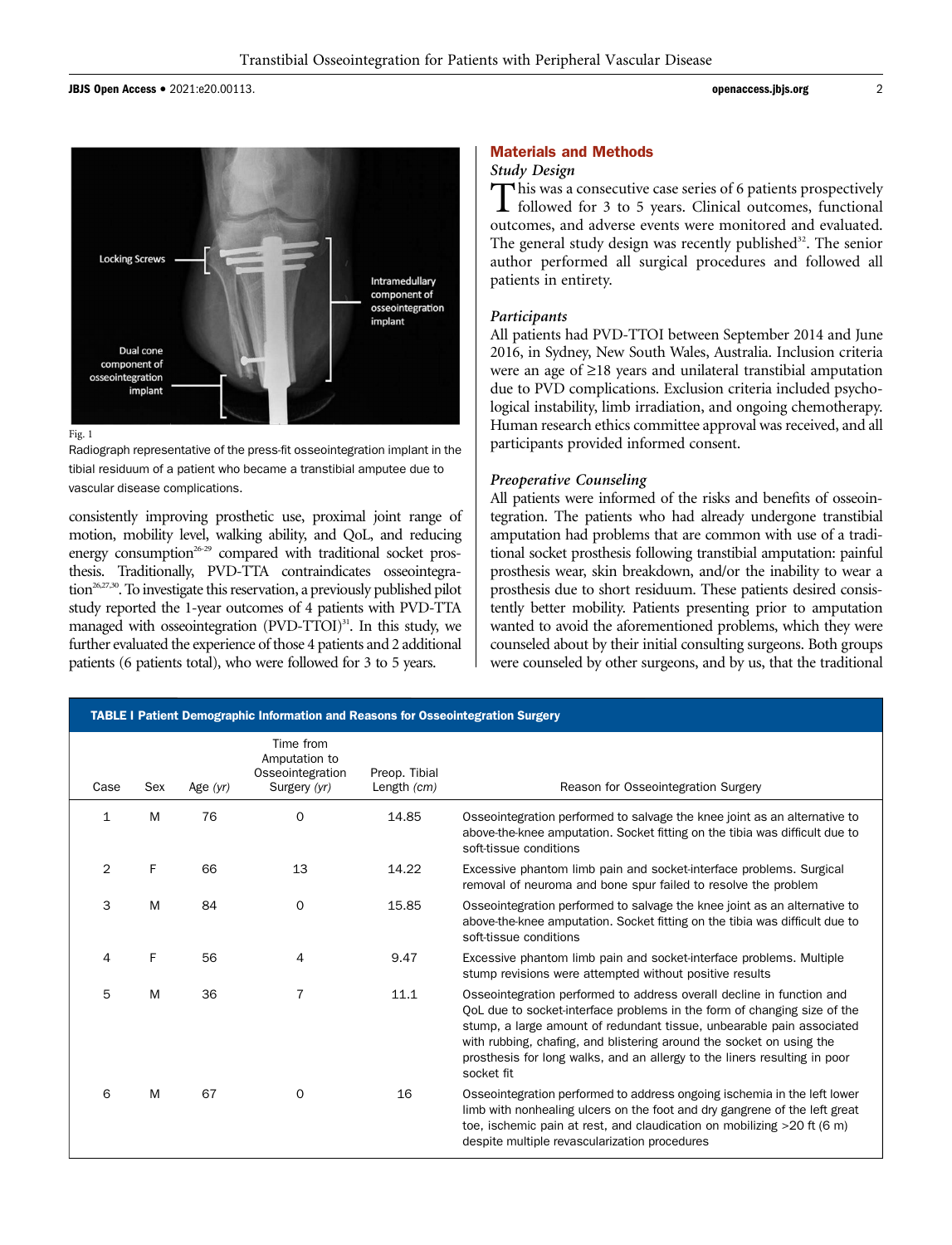# JBJS Open Access • 2021:e20.00113. **and 2021:e20.00113**

| TABLE II Medical History and Postoperative Clinical Outcomes for Each Case at 12 Months and Latest Follow-up |                                                                                                                                                                                                                             |                                                                                                                                                               |                                                                                                                                                                                                                                                                                                                                                                                                                                                                                                                                                                                                                                                                                                                                                                                                                                                                                                                                              |  |  |  |  |
|--------------------------------------------------------------------------------------------------------------|-----------------------------------------------------------------------------------------------------------------------------------------------------------------------------------------------------------------------------|---------------------------------------------------------------------------------------------------------------------------------------------------------------|----------------------------------------------------------------------------------------------------------------------------------------------------------------------------------------------------------------------------------------------------------------------------------------------------------------------------------------------------------------------------------------------------------------------------------------------------------------------------------------------------------------------------------------------------------------------------------------------------------------------------------------------------------------------------------------------------------------------------------------------------------------------------------------------------------------------------------------------------------------------------------------------------------------------------------------------|--|--|--|--|
| Case                                                                                                         | Preop. Medical History                                                                                                                                                                                                      | Outcome at 12 Mo                                                                                                                                              | Outcome at Latest Follow-up                                                                                                                                                                                                                                                                                                                                                                                                                                                                                                                                                                                                                                                                                                                                                                                                                                                                                                                  |  |  |  |  |
| 1                                                                                                            | Popliteal artery thrombosis treated with<br>femoral-popliteal bypass. Bypass failed,<br>leading to compartment syndrome with<br>necrosis. Multiple vascular ops. afterward                                                  | Able to walk unaided with osseointegrated<br>prosthesis; no pain, no infection events to<br>date                                                              | Able to walk unaided with osseointegrated<br>prosthesis; no pain, no infection events to<br>date. The left tibial stump has a small<br>area of exposed tibia that was not causing<br>any problems. Radiographs show good<br>alignment and integration of transtibial<br>osseointegrated implant                                                                                                                                                                                                                                                                                                                                                                                                                                                                                                                                                                                                                                              |  |  |  |  |
| 2                                                                                                            | Amputation originally caused by motor-<br>vehicle accident, after which the patient<br>used a socket. The patient was later<br>diagnosed with Wegener vasculitis; con-<br>trolled with prednisone                           | Able to walk unaided with osseointegrated<br>prosthesis; no pain, minor infection<br>treated with oral antibiotics                                            | Able to walk unaided with osseointegrated<br>prosthesis; had pain and moderate<br>discharge. Radiographs showed good<br>alignment and integration of implant.<br>Minor infection treated with oral<br>antibiotics                                                                                                                                                                                                                                                                                                                                                                                                                                                                                                                                                                                                                                                                                                                            |  |  |  |  |
| 3                                                                                                            | Femoral-popliteal bypass that failed due to<br>thrombosis, leading to transtibial<br>amputation                                                                                                                             | Able to walk unaided with osseointegrated<br>prosthesis; no pain, no infection events to<br>date                                                              | Living alone at home and able to perform<br>activities of daily living alone. Able to walk<br>on the leg with a front-wheeled walker<br>frame and prosthesis. On examination,<br>the stump appeared healthy. The patient<br>did not report infection but had chronic<br>pain (not related to osseointegration) and<br>poor mobility due to vascular surgery in<br>May 2019 (bypass graft, contralateral leg,<br>for aneurysm). Radiographs showed good<br>osseointegration to the tibia                                                                                                                                                                                                                                                                                                                                                                                                                                                      |  |  |  |  |
| 4                                                                                                            | Femoral-popliteal bypass that failed due to<br>thrombosis, leading to multiple salvage<br>operations and finally transtibial<br>amputation                                                                                  | Able to walk unaided with osseointegrated<br>prosthesis; no pain, minor infection<br>treated with oral antibiotics.                                           | Patient had 2 debridements for deep<br>infection in January and October 2017<br>along with antibiotic therapy. After the<br>second washout in November 2017, she<br>was unable to walk because of leg pain<br>and had persistent discharge from the<br>stoma. She was systemically well, and<br>pathology report showed that the stoma<br>was colonized with Pseudomonas, which<br>was resistant to ciprofloxacin. She was<br>admitted for removal of the transtibial<br>osseointegrated implant and had above-<br>knee amputation due to recurrent infec-<br>tion in early 2018, and died 2 days fol-<br>lowing surgery. Her medical history<br>included diabetes mellitus, hypertension,<br>hypothyroidism due to Hashimoto dis-<br>ease, morbid obesity (body mass index of<br>41.4 kg/m <sup>2</sup> ), and 15-pack-yr smoking<br>history.<br>Postmortem identified the cause of death<br>as acute MI due to coronary<br>atherosclerosis |  |  |  |  |
| 5                                                                                                            | Right below-knee amputation 7 yr earlier,<br>after failed femoral-popliteal bypass for<br>ischemic episodes due to Berger syn-<br>drome (microvascular disease) and poor<br>compliance (heavy tobacco and marijuana<br>use) | Able to walk unaided with osseointegrated<br>prosthesis; no pain, minor infection with<br>Staphylococcus aureus treated with oral<br>antibiotics in July 2016 | Able to walk unaided with osseointegrated<br>prosthesis; no pain but had discharge.<br>Minor infection treated with oral<br>antibiotics<br>Minimal oozing from stoma thought to be<br>due to mechanical issue, as the patient<br>was very active and was treated with dual<br>cone exchange in the clinic<br>continued                                                                                                                                                                                                                                                                                                                                                                                                                                                                                                                                                                                                                       |  |  |  |  |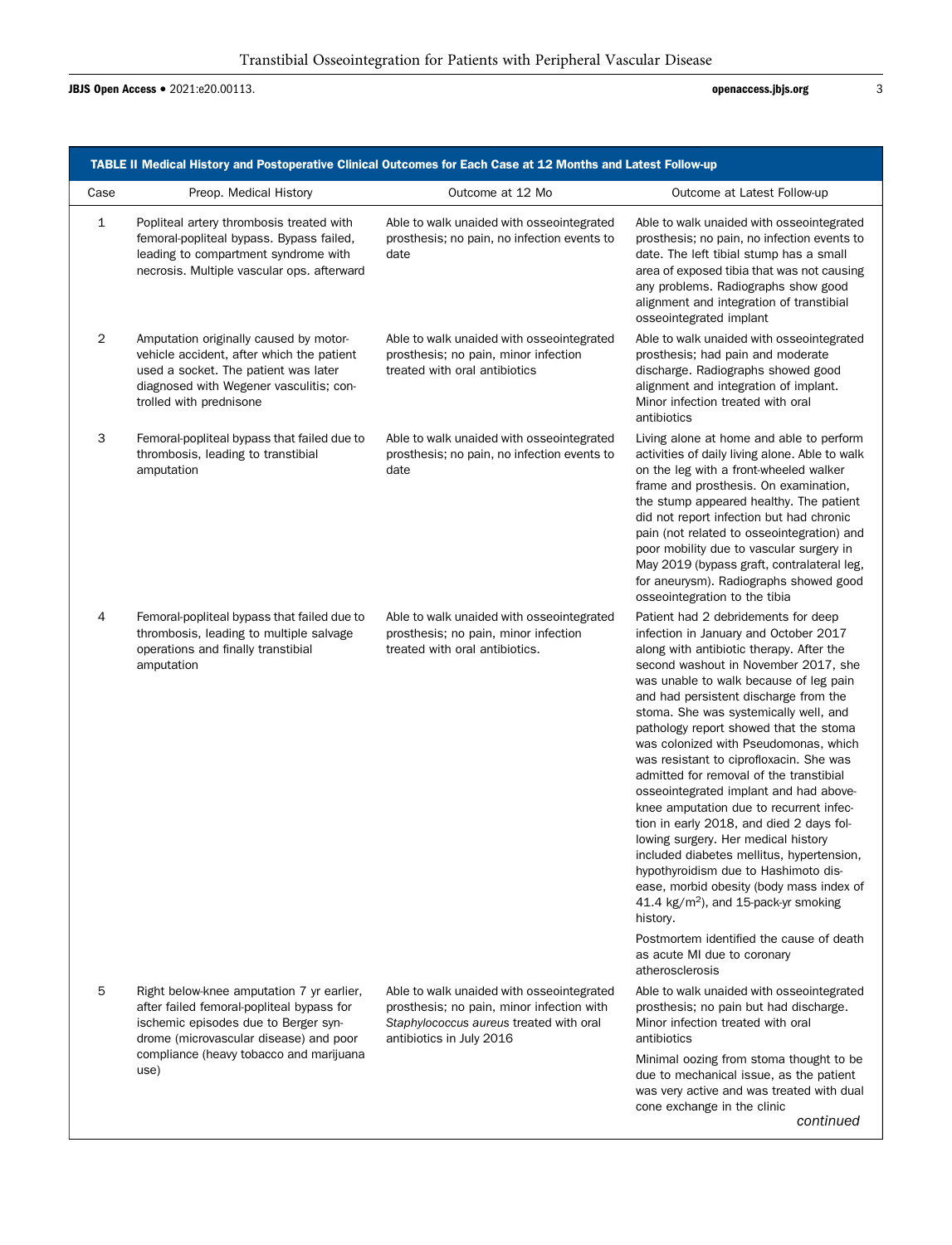JBJS Open Access  $\bullet$  2021:e20.00113.  $\bullet$  4

| <b>TABLE II (continued)</b> |                                                                                                                                                                                                                                                                |                                                                                                                                                                     |                                                                                                                                              |  |  |  |
|-----------------------------|----------------------------------------------------------------------------------------------------------------------------------------------------------------------------------------------------------------------------------------------------------------|---------------------------------------------------------------------------------------------------------------------------------------------------------------------|----------------------------------------------------------------------------------------------------------------------------------------------|--|--|--|
| Case                        | Preop. Medical History                                                                                                                                                                                                                                         | Outcome at 12 Mo                                                                                                                                                    | Outcome at Latest Follow-up                                                                                                                  |  |  |  |
| 6                           | Multiple failed revisualization procedures.<br>Femoral-popliteal bypass in 1994 and<br>revision in February 2016. Patient<br>sustained a work-related injury 22 yr ago<br>resulting in bilateral knee dislocation with<br>vascular injuries and left foot drop | Able to walk unaided and play golf with<br>osseointegrated prosthesis; no pain,<br>minor infection with S. aureus treated with<br>oral antibiotics in November 2017 | Able to walk unaided around the golf<br>course and play golf with osseointegrated<br>prosthesis; no pain, no infection, minimal<br>discharge |  |  |  |

management for the inability to tolerate a transtibial traditional socket prosthesis is a transfemoral amputation (TFA), which hopefully provides better soft-tissue coverage and extremity length for a new femoral-level traditional socket prosthesis. However, adults with PVD often have unfavorable body habitus and physical deconditioning. Additionally, losing the knee joint would demand substantially greater ambulation effort, which might still result in unsuitable mobility despite the amputation. A TTOI prosthesis would preserve their knee joint, facilitating lower-energy ambulation, and eliminate socket-based issues. Patients were informed that relatively few people had ever had TTOI, and they would be among the first with PVD to have osseointegration. Therefore, outcomes could not be confidently predicted. Although no patient required a proximal-level amputation or died due to osseointegration-related complications, the risk of potential infection with osseointegration versus a traditional socket prosthesis is increased due to the open stoma, and PVD likely confers additional risk versus that for patients without PVD who have osseointegration. Should TTOI not provide appropriate mobility or result in complications, transfemoral amputation could always be performed. Presented with these risks and benefits, each patient elected for TTOI.

## Surgery and Rehabilitation

Prior to surgery, imaging according to the Osseointegration Group of Australia Accelerated Protocol-2 (OGAAP-2) was obtained to produce custom implants<sup>33</sup>. Two operative techniques were utilized. For 3 patients who already had transtibial amputation, a coring device allowed percutaneous access to the distal part of the tibia with minimal soft-tissue disruption. Osseous fibrous overgrowth was excised, reaming was performed over a guidewire, and the press-fit implant was inserted. For the 3 patients undergoing primary amputation with osseointegration, amputation was performed preserving a large tissue flap. The residual bone canal was reamed and a press-fit implant was inserted. In 5 patients, cross-lock screws were inserted into customized holes to ensure rotational stability (Fig. 1); 1 patient had no supplemental fixation. The external dual cone and prosthesis adaptor were attached during surgery.

The previously published postoperative care and rehabilitation protocols were followed<sup>34,35</sup>, summarized as (1) progressively increasing static axial loading within 3 days after osseointegration surgery, (2) advancing axial loading with use of a light rehabilitation prosthesis, and (3) full-weight axial loading with a personalized prosthesis at 4 to 6 weeks postoperatively. No casts or splints were used.

## Study Outcomes

## Functional Outcomes

Functional outcomes were assessed preoperatively, at 12 months, and at the most recent visit. Patient selfreported QoL was measured using the Short Form (SF)-36 mental and physical component summary scores. Hours of daily prosthesis wear were assessed using the Questionnaire for Persons with a Transfemoral Amputation (Q-TFA), modified for transtibial amputees<sup>36</sup>. The principal investigator determined mobility capacity according to K levels (K0 through K4; K0 identifies patients with no ambulatory potential or ability, whereas K4 identifies patients with ambulatory capacity or potential exceeding basic ambulatory skills)<sup>37</sup>. The 6-Minute Walk Test  $(6MWT)^{38}$  and the Timed Up and Go (TUG) test<sup>39</sup> quantified walking performance.

## Adverse Events

Adverse events, such as revision surgery, fracture, infection, implant failure, further vascular surgery, additional amputation, and death, were reported.

## Data Analysis

Because of the small cohort, only descriptive statistics (without comparative statistics) are presented.

## Source of Funding

There were no sources of funding for this study.

## Results

#### Patient Characteristics

 $\bf{C}$  ix patients (4 male, 2 female) who were 36 to 84 years of age  $\sum$  were included (Table I). The medical history and outcomes of each patient are summarized in Table II. All patients had transtibial amputation due to peripheral vascular pathology.

Three patients (Cases 1, 3, and 6) had primary amputation with osseointegration to manage femoral-popliteal bypass surgery that failed, causing compartment syndrome with necrosis in 1 (Case 1) and graft thrombosis in 2 patients (Cases 3 and 6). All were elderly (76, 84, and 67 years of age, respectively) with fragile skin providing minimal soft tissue,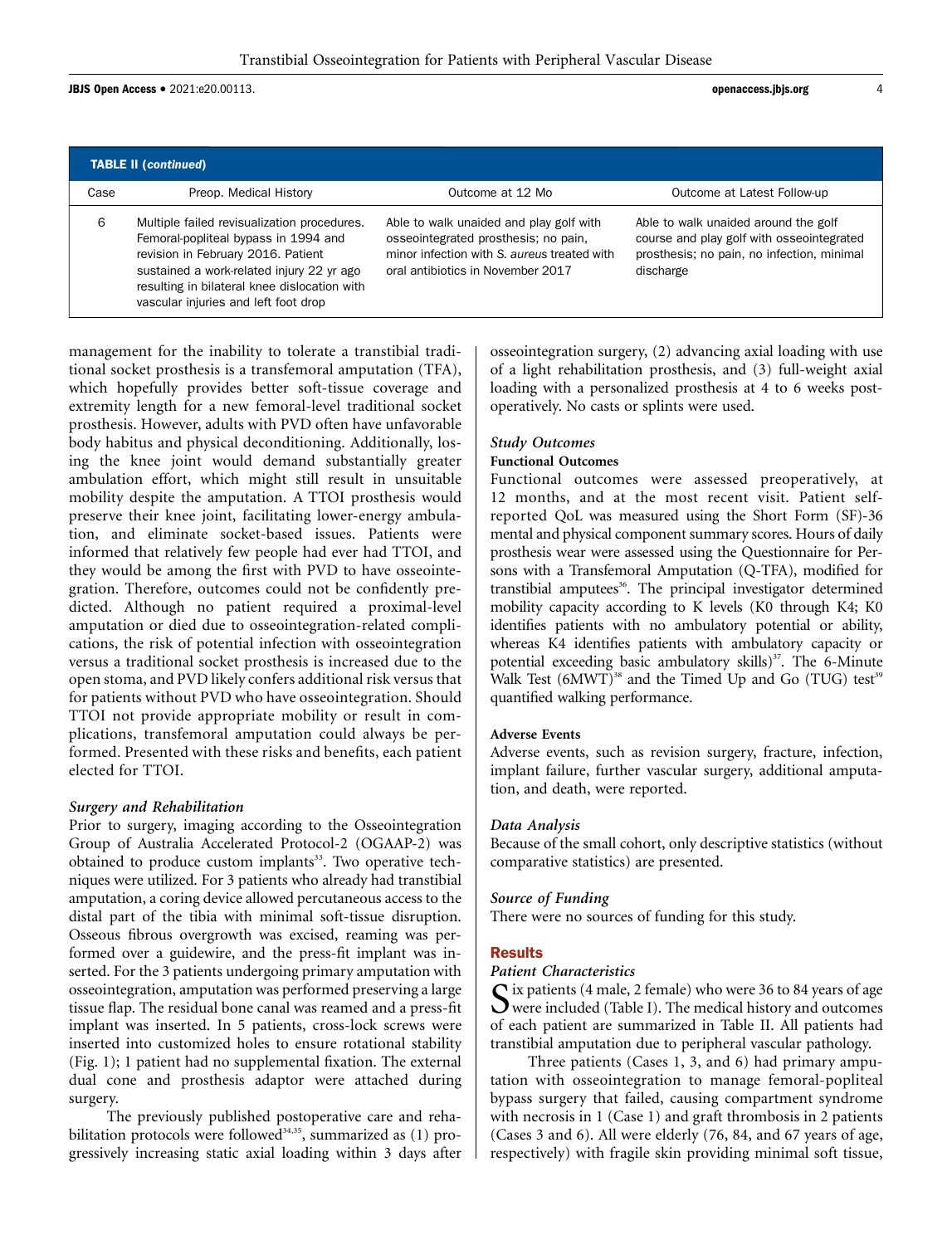JBJS Open Access • 2021:e20.00113. **b** 5 and 5 and 5 and 5 and 5 and 5 and 5 and 5 and 5 and 5 and 5 and 5 and 5 and 5 and 5 and 5 and 5 and 5 and 5 and 5 and 5 and 5 and 5 and 5 and 5 and 5 and 5 and 5 and 5 and 5 and 5 a

| <b>TABLE III Outcome Measures for Each Patient*</b> |                |              |                                               |                          |                          |                 |                                                 |                          |
|-----------------------------------------------------|----------------|--------------|-----------------------------------------------|--------------------------|--------------------------|-----------------|-------------------------------------------------|--------------------------|
|                                                     | Prosthetic Use |              |                                               | <b>Walking Ability</b>   |                          | Quality of Life |                                                 |                          |
| Case                                                |                |              | Using Prosthesis Q-TFA PUS Mobility (K Level) |                          |                          |                 | 6MWT (m) TUG (sec) SF-36 PCS SF-36 MCS Q-TFA GS |                          |
| <b>Baseline</b>                                     |                |              |                                               |                          |                          |                 |                                                 |                          |
| $\mathbf{1}$                                        | No             | <b>WB</b>    | 0                                             | <b>WB</b>                | <b>WB</b>                | 22.2            | 32.8                                            | <b>WB</b>                |
| $\overline{2}$                                      | Yes            | 90           | $\mathbf 1$                                   | 175                      | 16.47                    | 20.1            | 60.7                                            | 41.7                     |
| 3                                                   | <b>No</b>      | <b>WB</b>    | 0                                             | <b>WB</b>                | <b>WB</b>                | 16.6            | 68.3                                            | <b>WB</b>                |
| $\overline{4}$                                      | <b>No</b>      | <b>WB</b>    | 0                                             | <b>WB</b>                | <b>WB</b>                | 32.6            | 51.1                                            | <b>WB</b>                |
| 5                                                   | Yes            | 90.32        | $\overline{c}$                                | 300                      | 12.86                    | 41.8            | 64.0                                            | 50                       |
| 6                                                   | Yes            | <b>NA</b>    | $\overline{2}$                                | 312                      | 12.47                    | 34.7            | 35.9                                            | <b>NA</b>                |
| 12-mo postop.                                       |                |              |                                               |                          |                          |                 |                                                 |                          |
| 1                                                   | Yes            | 32           | $\overline{2}$                                | 300                      | 9.61                     | 40.1            | 41.2                                            | 58.3                     |
| 2                                                   | Yes            | 90           | 3                                             | 406                      | 8.59                     | 38.9            | 62.2                                            | 58.3                     |
| 3                                                   | Yes            | 100          | $\overline{2}$                                | 144                      | 26.08                    | 38.9            | 70.3                                            | 83.3                     |
| 4                                                   | Yes            | 90           | $\overline{c}$                                | 275                      | 12.69                    | 44.4            | 53.3                                            | 58.3                     |
| 5                                                   | Yes            | 100          | 3                                             | 375                      | 7.23                     | 38.8            | 47.6                                            | 58.3                     |
| 6                                                   | Yes            | 100          | 3                                             | 550                      | 10.3                     | 53.0            | 46.6                                            | 58.3                     |
| Difference between baseline<br>and 12-mo follow-up  |                |              |                                               |                          |                          |                 |                                                 |                          |
| $\mathbf{1}$                                        |                |              | $\overline{2}$                                | $\overline{\phantom{0}}$ |                          | 17.9            | 8.4                                             |                          |
| 2                                                   |                | $\mathbf{O}$ | $\overline{2}$                                | 231                      | $-7.88$                  | 18.8            | 1.5                                             | 16.6                     |
| 3                                                   |                |              | $\overline{2}$                                |                          | $\overline{\phantom{0}}$ | 22.3            | 2.0                                             |                          |
| 4                                                   |                |              | $\overline{2}$                                | $\overline{\phantom{0}}$ |                          | 11.8            | 2.2                                             | $\overline{\phantom{0}}$ |
| 5                                                   |                | 9.68         | $\mathbf{1}$                                  | 75                       | $-5.63$                  | $-3.0$          | $-16.4$                                         | 8.3                      |
| 6                                                   |                | <b>NA</b>    | $\mathbf{1}$                                  | 238                      | $-2.17$                  | 18.3            | 10.7                                            | <b>NA</b>                |
| Latest follow-up+                                   |                |              |                                               |                          |                          |                 |                                                 |                          |
| 1                                                   | Yes            | 100          | 2                                             | 306.2                    | 12.38                    | 45.89           | 60.53                                           | 66.67                    |
| $\overline{2}$                                      | Yes            | 90.32        | 3                                             | 412.5                    | 9.09                     | 46.11           | 59.72                                           | 75                       |
| 3                                                   | Yes            | 100          | $\overline{c}$                                | 87.5                     | 27                       | 50.21           | 55.73                                           | 66.67                    |
| $\overline{4}$                                      | Yes            | 70.97        |                                               | 375                      | 10.6                     | 41.38           | 38.70                                           | 58.33                    |
| 5                                                   | Yes            | 100          | 3                                             | 412                      | 8.73                     | 42.0            | 40.3                                            | 50                       |
| 6                                                   | Yes            | 100          | 3                                             | 525                      | 8.38                     | 58.7            | 54.6                                            | 75                       |
| Difference between baseline<br>and latest follow-up |                |              |                                               |                          |                          |                 |                                                 |                          |
| $\mathbf 1$                                         |                |              | $\overline{\mathbf{c}}$                       |                          |                          | 23.69           | 27.73                                           |                          |
| $\overline{2}$                                      |                | 0.32         | $\overline{2}$                                | 237.5                    | $-7.38$                  | 26.01           | $-0.98$                                         | 33.3                     |
| 3                                                   |                |              | $\overline{2}$                                | $\equiv$                 |                          | 33.61           | $-12.57$                                        | $\overline{\phantom{0}}$ |
| 4                                                   |                |              |                                               |                          |                          | 8.78            | $-12.4$                                         |                          |
| 5                                                   |                | 9.68         | $\mathbf 1$                                   | 112                      | $-4.13$                  | 0.2             | $-23.7$                                         | $\mathbf 0$              |
| 6                                                   |                | NA           | $\mathbf{1}$                                  | 213                      | $-4.09$                  | 24              | 18.7                                            | <b>NA</b>                |

\*WB = wheelchair-bound at the time of examination so the test could not be performed, Q-TFA = Questionnaire for Persons with a Transfemoral Amputation, PUS = Prosthetic Use Score (defined as the amount of normal prosthetic wear per week, with a score of 100 indicating that the prosthesis was worn every day for ≥16 hours a day), GS = global score (defining the overall amputation situation, including function and problems, with a score of 100 indicating the best possible overall situation), 6MWT = 6-Minute Walk Test (distance in meters that an individual was able to walk in 6 minutes), TUG = Timed Up and Go (time in seconds that an individual required to rise from a chair, walk 3 m, return, and sit down), SF-36 = Short Form-36 Health Survey, PCS = physical component summary score, MCS = mental component summary score, and NA = not available. †One patient (Case 4) died 2.8 years following the osseointegration surgery.

making the fitting of a tibial traditional socket prosthesis problematic. A transtibial amputation with simultaneous osseointegration was performed in order to preserve the knee joint.

The 3 remaining patients (Cases 2, 4, and 5) had amputation several years preceding osseointegration. All of these patients struggled with traditional socket prosthesis use, reporting intolerable socket-interface problems.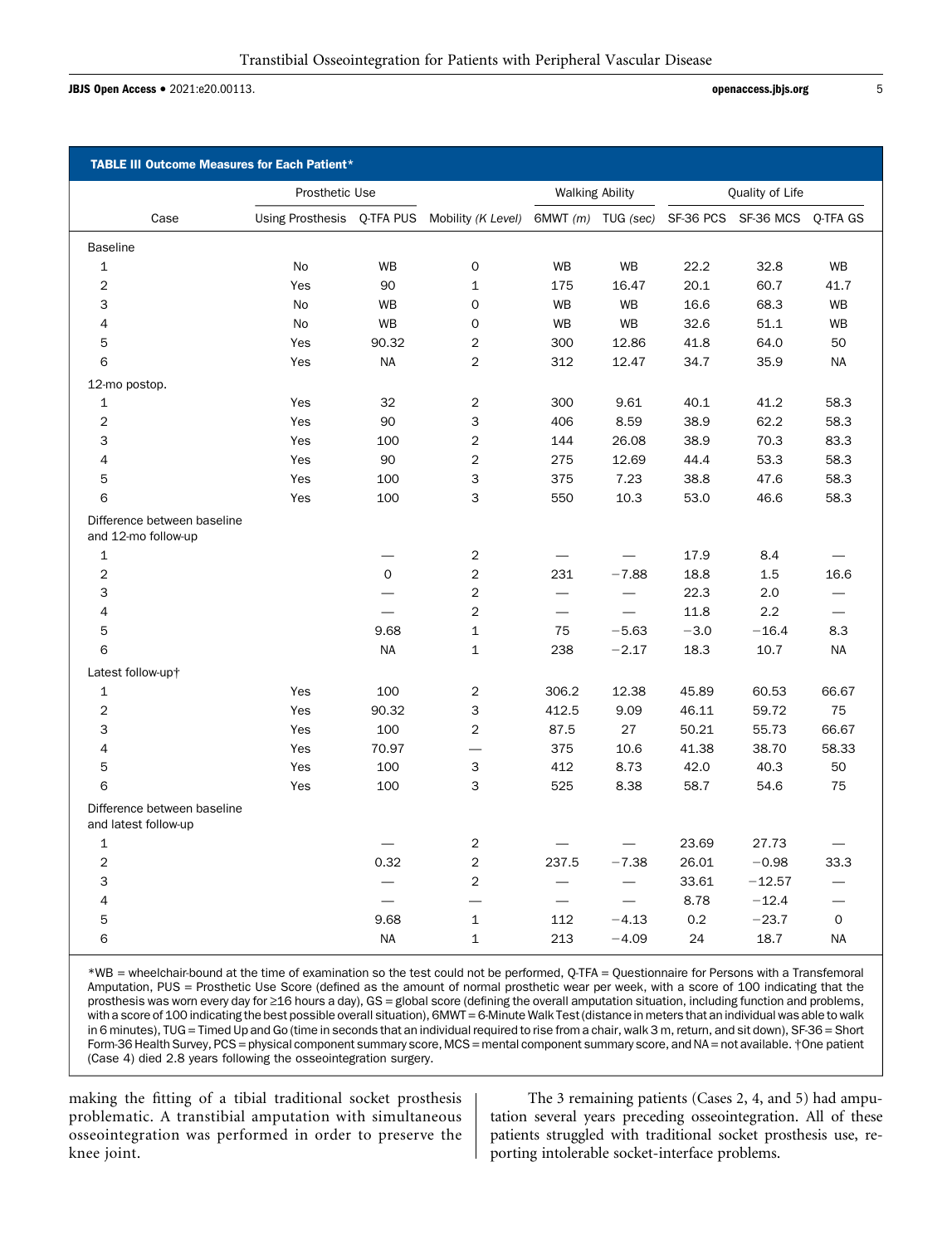JBJS Open Access <sup>d</sup> 2021:e20.00113. openaccess.jbjs.org <sup>6</sup>



Fig. 2-B

Figs. 2-A through 2-F Most recent radiographs of the limbs of Cases 1 to 6.

## Clinical Outcomes

All patients progressed in weight-bearing and mobilization as per the protocol<sup>34,35</sup>. At the latest postoperative follow-up evaluation, all 5 of the patients who were still alive could walk using the osseointegrated prosthesis (4 unaided and 1 using a front-wheeled walker because of contralateral vascular impairment). Four patients reported no pain at 5 years following osseointegration, and 1 of these patients was planning vascular surgery for the contralateral leg.

#### Functional Outcomes

Before osseointegration, 3 patients (Cases 1, 3, and 4) needed to use a wheelchair. At 12 months postoperatively, all 6 patients walked unaided using their osseointegrated prosthesis. At the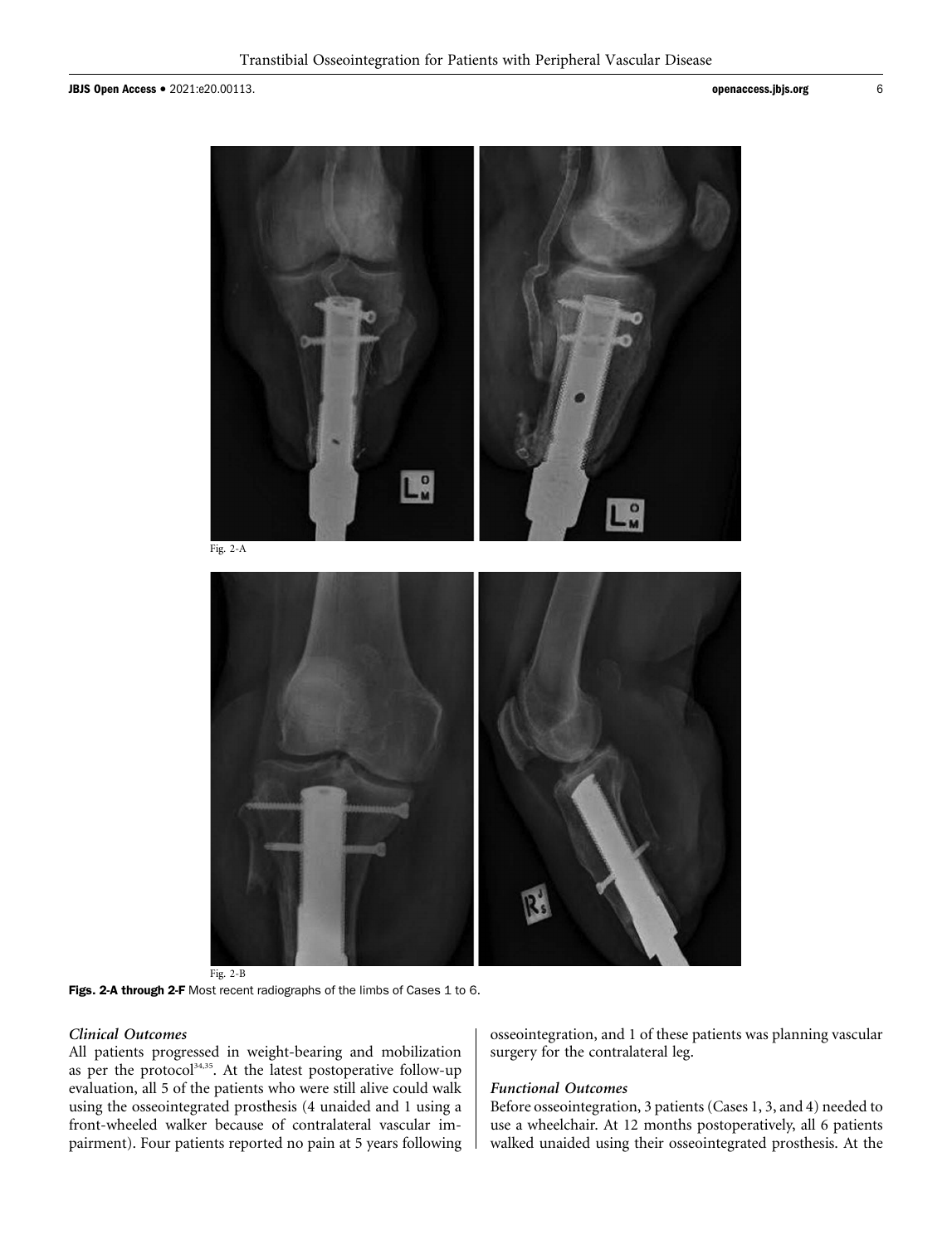

Fig. 2-D

time of the most recent follow-up, all 5 patients who were alive were independently mobile. Each patient's functional and QoL scores are presented in Table III. At 1 year, better TUG and 6MWT results were noted for the 3 originally ambulatory patients. The 3 patients who initially had used a wheelchair all performed walking tests after surgery, achieving TUG results of 9.61 to 26.08 seconds and 6MWT results of 144 to 300 m. The SF-36 physical component summary score was a mean of 42.35 at 12 months and had improved from baseline by a mean of 14.35 points for all patients, while the average SF-36 mental component summary score remained stable.

Functional outcome measures at the latest follow-up are shown in Table III. All patients' K levels<sup>37</sup> progressed 1 or 2 levels from baseline. The 3 patients who were ambulatory at baseline had improved at latest follow-up, by 7.38, 4.13, and 4.09 seconds for the TUG and 237, 112, and 213 m for the 6MWT. Three previously nonambulatory patients achieved results of 12.38, 27, and 10.6 seconds for the TUG and 306, 87.5, and 375 m for the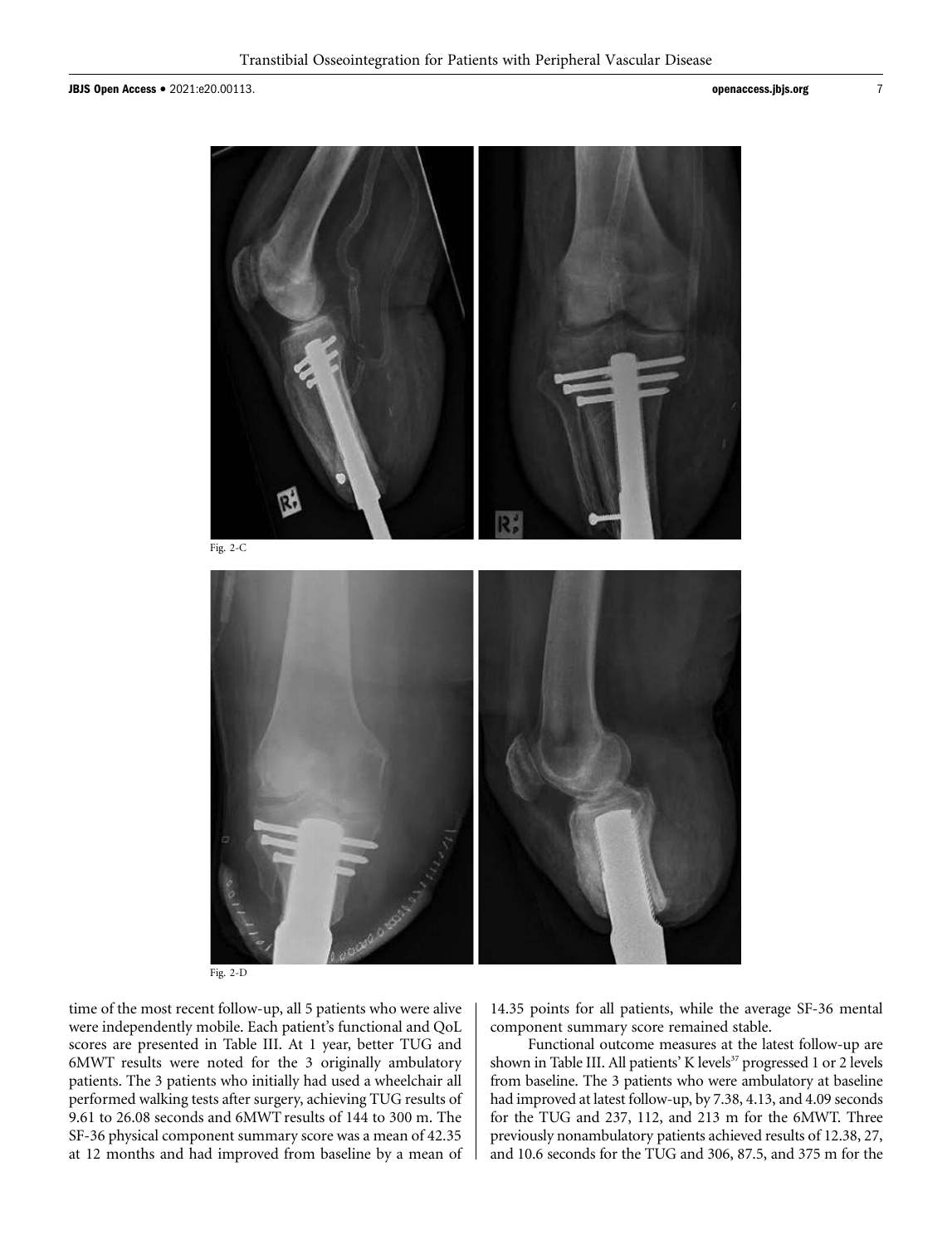

Fig. 2-F

6MWT. The SF-36 physical component summary score was a mean of 47.38 at latest follow-up and had improved from baseline by a mean of 19.38 points, while the average mental score component summary score again stayed stable.

All radiographs demonstrated that implants remained well aligned and stable. Immediate and final postoperative radiographs indicated bone-implant osseointegration without loosening, osteitis, or resorption (Figs. 2-A through 2-F). At final evaluation, stoma healing was complete with minimal discharge; there was no notable granulation or stoma irritation.

#### Adverse Events

One patient (Case 1) developed a small area of exposed tibia near the stump (Fig. 3), which had yet to cause any problems 5 years after osseointegration (Video 1). One patient (Case 3) had persistent bilateral claudication requiring use of a frontwheeled walker for ambulatory assistance; he eventually had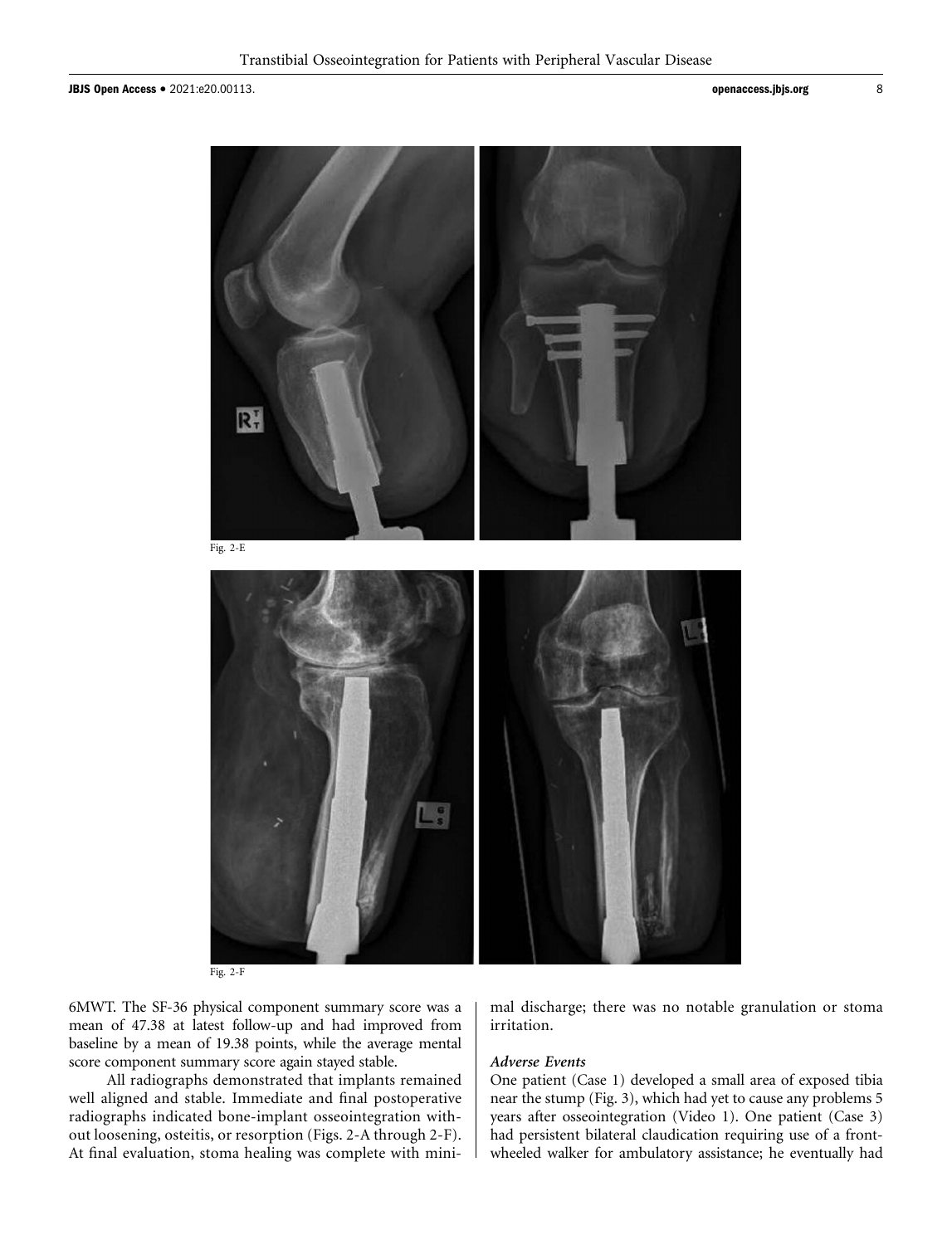JBJS Open Access  $\bullet$  2021:e20.00113.  $\bullet$  9



Fig. 3

A clinical photograph of the stump with exposed tibia (Case 1) and artificial limb attached.

contralateral popliteal bypass grafting. Three patients had superficial soft-tissue infections, which were treated with 2 courses of oral antibiotics in 2 cases (Cases 2 and 5) and 1 course of oral antibiotics in the remaining case (Case 6).

One patient (Case 4) with notable medical comorbidities developed deep infection 2.8 years following osseointegration surgery, which was unable to be controlled despite 2 debridements. To control the infection, transfemoral amputation was performed. Unfortunately, the patient died 2 days later. A postmortem evaluation identified the cause of death as acute MI due to severe coronary atherosclerosis.

#### **Discussion**

The most important insight from our study is that vascular<br>disease, in itself, is not an absolute contraindication to TTOI. Through 2 years, all 6 patients were alive; 5 were independently mobile without additional surgery, and 1 required a front-wheeled walker because of PVD problems in the contralateral leg. All 3 patients who initially required the use of a wheelchair achieved and maintained painless, independent ambulation, and all 3 patients with dissatisfaction with a traditional socket prosthesis improved their QoL and objective mobility measures. One patient with substantial systemic comorbidities developed

unrelenting infection nearly 3 years after osseointegration surgery and died of MI shortly after transfemoral amputation. Her preoperative consultations emphasized her elevated risk due to multiple comorbidities; she acknowledged these risks and requested osseointegration, achieving 2.8 years of pain- and complication-free ambulation.

No implants became loose or painful—including in the patients who developed infection—suggesting that successful bone-implant integration occurred and was maintained. The small patient sample precludes formally comparing the patients with prior amputation with those having simultaneous amputation with osseointegration. All final K levels were 2 or 3; those with prior amputation had a mean (and standard deviation) 6MWT result of 400  $\pm$  21.5 m, compared with 306  $\pm$ 219 m for those who underwent amputation with simultaneous osseointegration.

Mortality rates for patients with vascular disease remain high following major lower-extremity amputation: 14%, 48%, and 71% at 30 days, 1 year, and 3 years, respectively<sup>9,12-14</sup>. This is often because of major associated systemic complications, such as cerebral or cardiac injury, sometimes present at amputation, sometimes developing afterward. Physical activity appears to reduce vascular risk factors, proportional to the metabolic equivalent task  $(MET)^{40}$ . Even low-MET physical tasks, such as walking or leisure-time activity, are correlated with a decreased rate of coronary events and ischemic stroke<sup>41-44</sup>, which are the major determinants of acute deterioration leading to death for patients who undergo PVD-TTA. A review of osseointegration outcomes identified that, compared with use of a traditional socket prosthesis, osseointegrated reconstruction is consistently associated with more hours of daily prosthesis wear and a lower energy requirement for ambulation<sup>26</sup>, and easier short mobility tasks (TUG) and longer-distance mobility (6MWT)45. Therefore, it is possible that, for appropriately selected patients, TTOI may indirectly optimize survival-improving mobility. With only 6 patients in the current study, we cannot provide insight regarding that potential.

Osseointegration is most commonly performed for transfemoral amputees with nonvascular amputation etiology (mostly for the inability to reconstruct an extremity following trauma), and thus, most studies evaluate those patients' outcomes<sup>21,24-30,44</sup>. However, to our knowledge, there are only 5 published TTOI studies, reporting on 3 cohorts of 22 total patients, including 4 patients in the current study who were also in our pilot study of early outcomes<sup>31</sup>. In 2015, Khemka et al.<sup>44</sup> reported on 4 patients with TTOI connected to a total knee replacement who were followed for 12 to 32 months; all patients reported no pain and further procedures were not needed. Writing about the same 9 patients who were followed for an unspecified time, Juhnke and Aschoff<sup>46</sup>, Aschoff and Juhnke<sup>47</sup>, and Hoffmeister et al.<sup>48</sup> reported that 3 implants were removed: 2 for infection and 1 for aseptic loosening. In 2019, Leijendekkers et al.<sup>49</sup> reported that, at 1 year, 9 patients with TTOI reported improved pain, and at least 1 patient had explantation for infection. Apart from our patient with numerous comorbidities, our 5 other patients' outcomes compare well with the previously reported patients' experiences.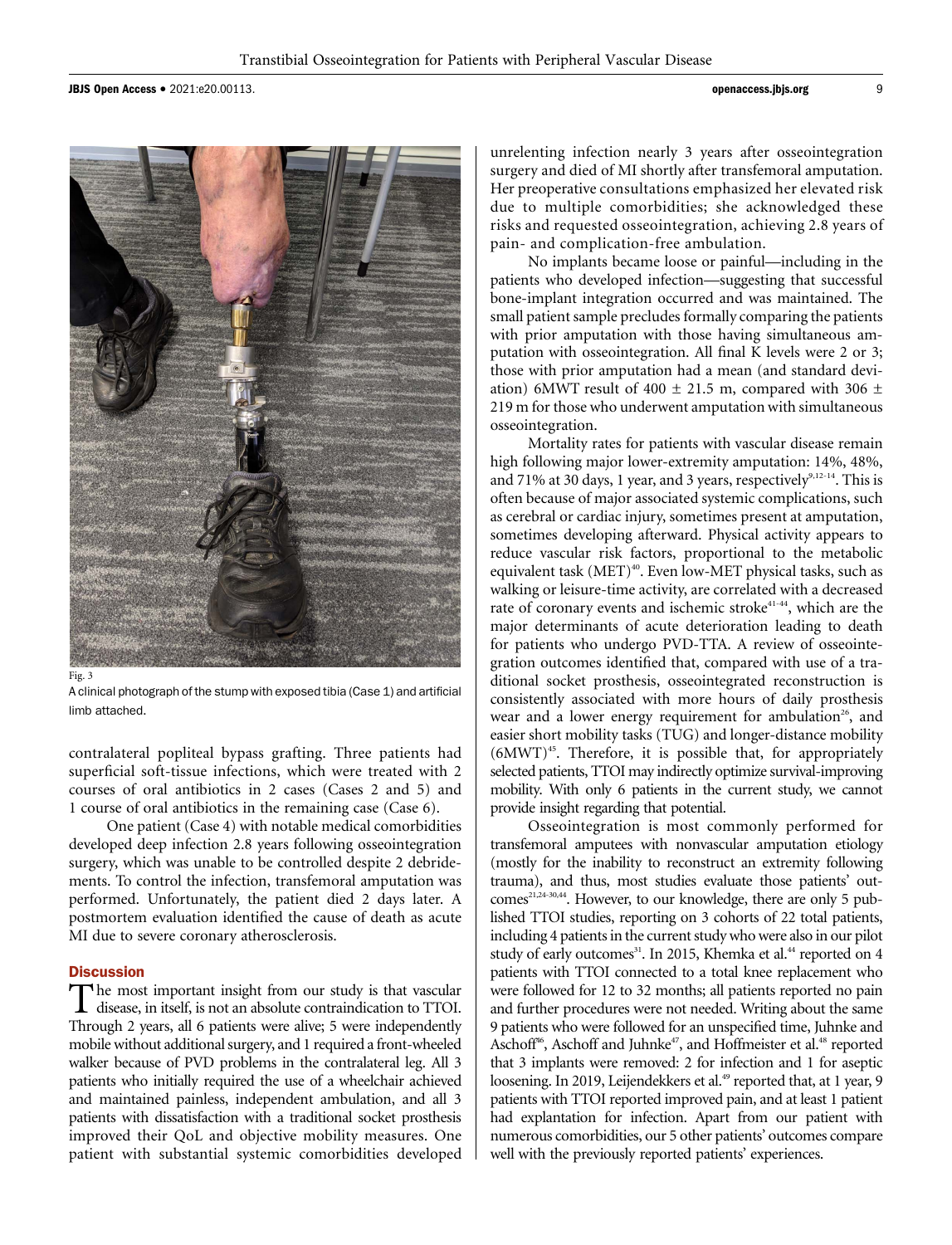$J$ BJS Open Access  $\bullet$  2021:e20.00113.  $\bullet$  10

There are several reasons that TTOI is performed far less often than transfemoral osseointegration (TFOI). One reason is the geometric challenges of TTOI versus TFOI. Briefly summarized, since the tibia is nearly perfectly straight in coronal and sagittal planes, and has a proximal metaphyseal flare, it is more difficult to achieve press-fit stability compared with the curved femur. Indeed, rotational stability concerns were what prompted cross-screw customization in 5 of our patients. The effect of this supplemental fixation can only be appropriately assessed with larger cohorts. No TTOI reports could be found for the screw-style Osseointegrated Prostheses for the Rehabilitation of Amputees (OPRA, Integrum) or the Compress (Zimmer Biomet), which features rotational stability pins. These implants' inherent designs might be beneficial regarding the tibia's geometry. Another reason for less TTOI interest is because those with transtibial amputation generally have better objective mobility than those with transfemoral amputation<sup>50,51</sup>, leading some clinicians to believe that there is no room for improvement by providing TTOI. We disagree with that position. Although transtibial amputations generally have better objective mobility than transfemoral amputations, QoL outcomes are similar. Amputee QoL is not substantially influenced by amputation level, but instead, is likely more influenced by depression, functional mobility, and other social and overall health factors<sup>52</sup>. Since much of any amputee's frustration includes socket issues, osseointegration may offer a unique advantage. In this study, the average SF-36 physical component summary score improved by 19.38 from baseline to the latest follow-up, while the mean SF-36 mental component summary score remained stable. The objective mobility improved for all patients. When considered in full, this can serve as a reminder that major systemic health problems such as PVD can overwhelm the benefits of physical improvement. It is also interesting that the average SF-36 physical component score improvement at 1 year in our study (14.35 points) was greater than that reported for 50 patients who underwent TFOI who were followed for the same time  $(10.2 \text{ points})^{34}$ . This may indicate that the "ceiling for improvement" for transtibial amputation is not as low as some may think. In fact, 5 of our patients subjectively reported that the osseointegrated leg became their better leg.

The primary limitation of this study was the small cohort: 6 patients. Furthermore, there were multiple differences among the patients. Three patients were long-term amputees, while 3 had primary amputation with simultaneous osseointegration. There was also variation in specific dysvascular etiologies, age, comorbidities, and potentially other likely relevant factors, such as employment and depression status, that were not evaluated. A relative strength of this study is that all patients were prospectively followed 3 to 5 years or until death. In vascular amputee literature, the follow-up time is often 1 year following primary amputation $12-14$ , and for orthopaedic surgery, the consensus usually is 2 years. Followup for our patients exceeded those standards.

#### Conclusions

Vascular pathology requiring transtibial amputation is not an absolute contraindication to osseointegration. Our series was small, and our study was not designed to evaluate potential survival benefits. While some patients experienced infection requiring antibiotics or operative debridement, they as well as the patients with uneventful courses improved with respect to mobility. Conscientious patient selection is important as osseointegration for this amputee cohort is explored.  $\blacksquare$ 

Muhammad Adeel Akhtar, BSc, MBBS, MRCSEd, Dip SEM(UK), MD(Res), MFSEM, MFSTEd, PGDipCAOS, FEBOT, FRCSEd(T&O)1,2,3,4,5 Jason Shih Hoellwarth, MD<sup>5</sup> Shakib Al-Jawazneh, MD5 William Lu, PhD<sup>6</sup> Claudia Roberts, BPhysio(Hons)2,5 Munjed Al Muderis, MB, ChB, FRACS, FAOrthA2,4,7

<sup>1</sup>Trauma and Orthopaedic Department, Victoria Hospital Kirkcaldy, NHS Fife, Kirkcaldy, Scotland, United Kingdom

2 Norwest Private Hospital, Bella Vista, New South Wales, Australia

<sup>3</sup>University of Edinburgh, Edinburgh, Scotland, United Kingdom

4 University of St Andrews, St. Andrews, Scotland, United Kingdom

5 Australian School of Advanced Medicine, Macquarie University, North Ryde, New South Wales, Australia

6 Biomaterials and Tissue Engineering Research Unit, School of AMME, University of Sydney, Sydney, New South Wales, Australia

7 School of Medicine, The University of Notre Dame Australia, Auburn, New South Wales, Australia

Email address for M.A. Akhtar: [Adeel.akhtar@nhs.scot](mailto:Adeel.akhtar@nhs.scot)

#### References

- 1. Ziegler-Graham K, MacKenzie EJ, Ephraim PL, Travison TG, Brookmeyer R. Estimating the prevalence of limb loss in the United States: 2005 to 2050. Arch Phys Med Rehabil. 2008 Mar;89(3):422-9.
- 2. Dillingham TR, Pezzin LE, MacKenzie EJ. Limb amputation and limb deficiency: epidemiology and recent trends in the United States. South Med J. 2002 Aug;95(8):875-83. 3. Criqui MH. Peripheral arterial disease—epidemiological aspects. Vasc Med. 2001;6(3)(Suppl):3-7.
- 4. Lazzarini PA, O'Rourke SR, Russell AW, Clark D, Kuys SS. What are the key conditions associated with lower limb amputations in a major Australian teaching hospital? J Foot Ankle Res. 2012 May 30;5(1):12.

5. Kennedy G, McGarry K, Bradley G, Harkin DW. All-cause mortality amongst patients undergoing above and below knee amputation in a regional vascular centre within 2014-2015. Ulster Med J. 2019 Jan;88(1):30-5. Epub 2019 Jan 22.

6. Scott SWM, Bowrey S, Clarke D, Choke E, Bown MJ, Thompson JP. Factors influencing short- and long-term mortality after lower limb amputation. Anaesthesia. 2014 Mar;69(3):249-58.

7. Soga Y, Iida O, Takahara M, Hirano K, Suzuki K, Kawasaki D, Miyashita Y, Tsuchiya T. Two-year life expectancy in patients with critical limb ischemia. JACC Cardiovasc Interv. 2014 Dec;7(12):1444-9.